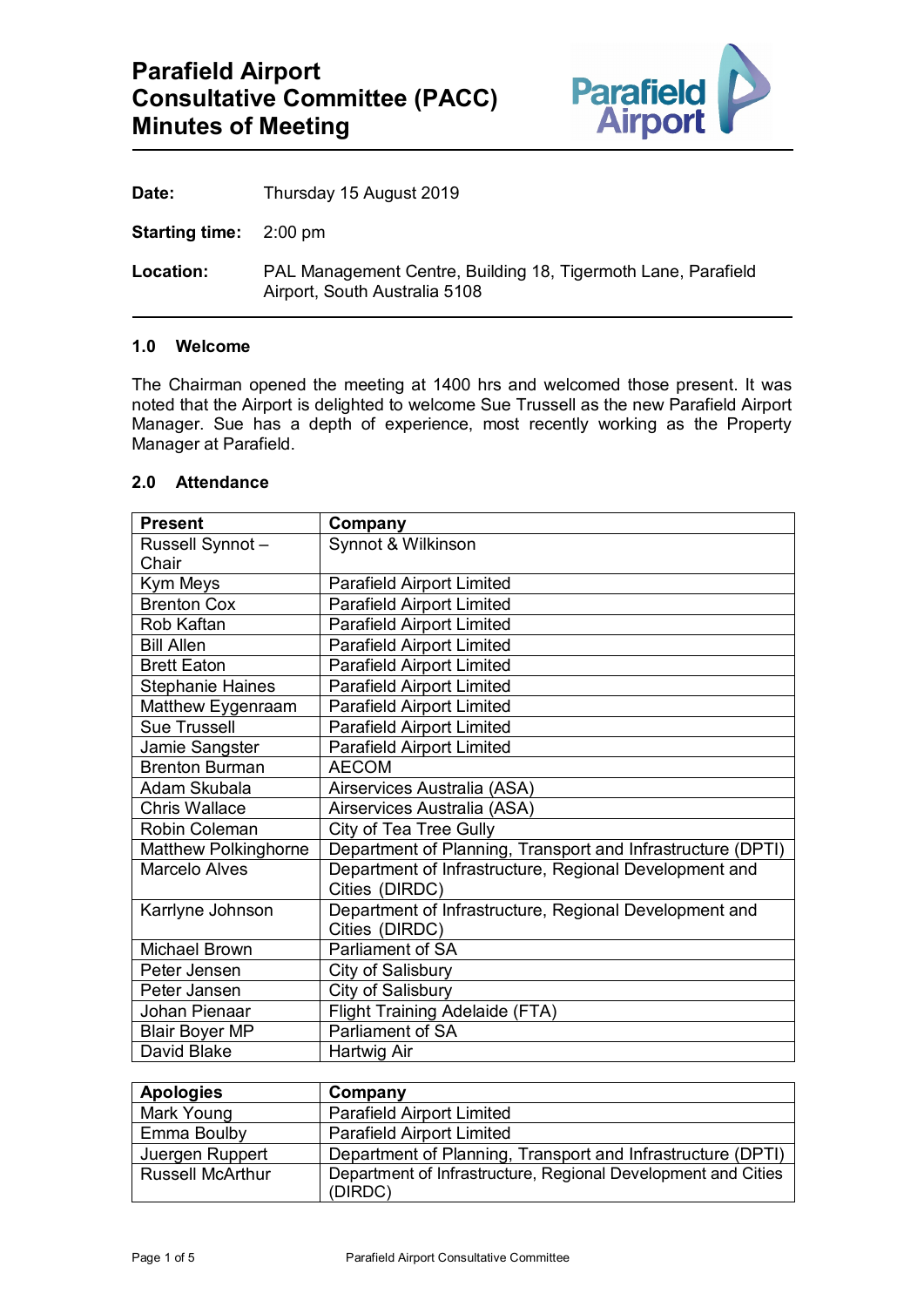## **3.0 MINUTES OF PREVIOUS MEETING – 16 May 2019**

Moved Johan Pienaar and Seconded Robin Coleman - the notes of the 16 May 2019 meeting be adopted and carried.

## **4.0 CORRESPONDENCE**

## **4.1 Correspondence In:**

- − Letter from the City of Salisbury regarding the Fly Friendly Policy
- − Reports

## **4.2 Correspondence Out:**

- − Response to a letter from the Federal Member for Makin
- − Response to various letters from residents concerning Aircraft Noise
- − Previous Minutes and Agenda
- − Airservices Survey Request
- − Announcement of Parafield Airport Manager

## **5.0 ACTION ITEMS**

# **5.1 Update Report on PFAS Monitoring Program Results**

Please refer item 9.1.

## **5.2 The Commonwealth Department - Sun-Setting Regulations**

This item is progressing and has a completion date of 2024. No further update at this stage.

## **5.3 Fly Friendly Program**

Please refer item 7.6.

## **5.4 Noise complaint received via City of Salisbury**

For privacy reasons, the Chair checked with the complainant first before handing the complaint over to NCIS.

#### **5.5 Report on the Airservices Survey Request**

This item will be held over to the November meeting.

## **6.0 AIRPORT UPDATE**

**6.1 Parafield Airport Limited (PAL) Report –** The report was tabled and taken as read.

**6.2 Property, Development and Land Use Report –** The report was tabled and taken as read.

**6.3 Environment Report –** The report was tabled and taken as read.

**6.4 Planning Co-ordination Forum (PCF) Report –** The report was tabled and the following was noted: The PCF agreed at the last meeting that DPTI would facilitate an Airport Policy Forum in Q3 2019 to inform the finalisation of the Planning & Design Code. This would include representatives the State Planning Commission, AAL, CASA, Airservices, key councils, DPTI, Defence and DIRDC. The PCF members will be kept informed of this working session.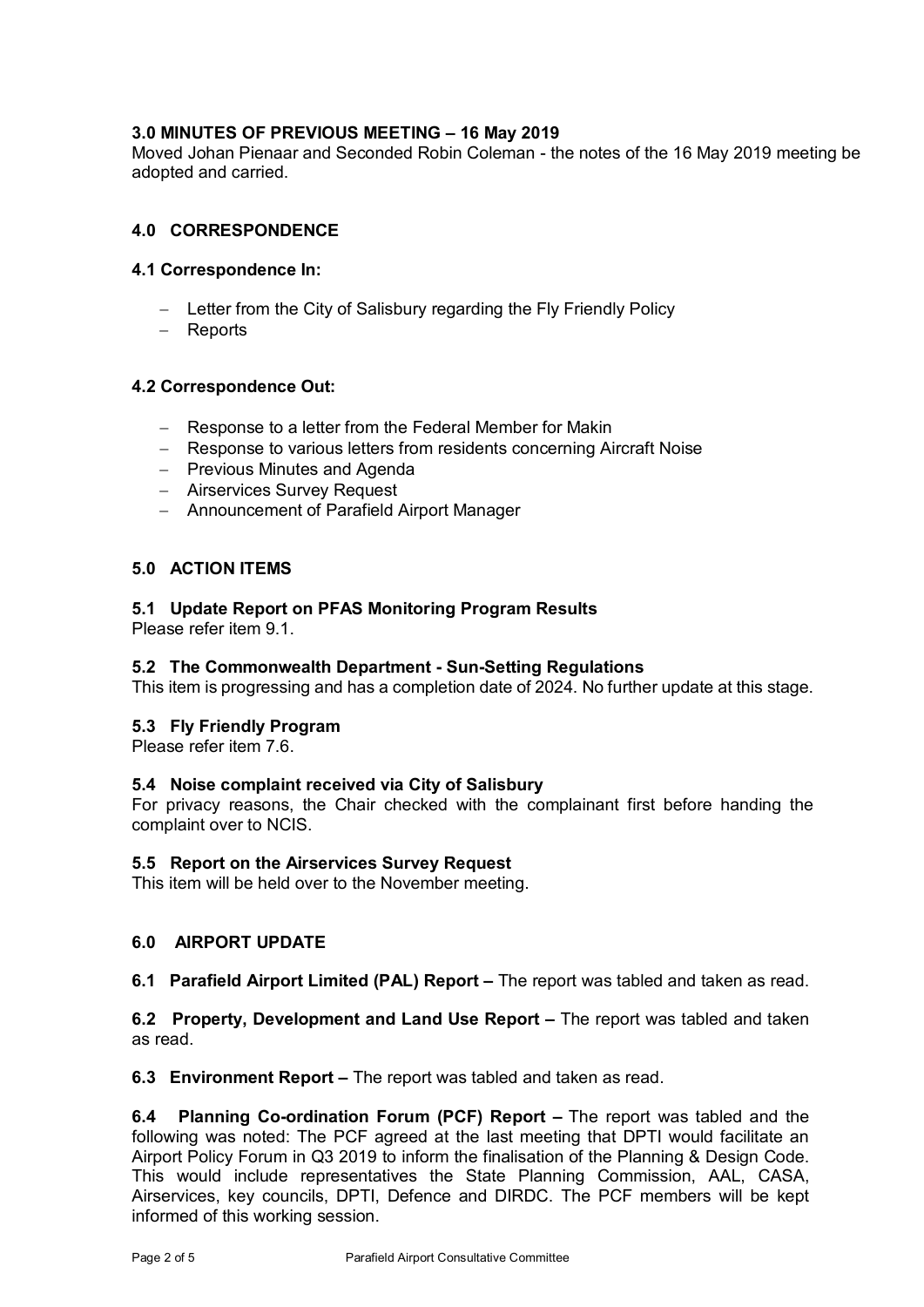An Airport Policy workshop will also be held in late August 2019, facilitated by DPTI to inform the Planning & Design Code. PCF members will be informed of this workshop and invited to attend.

**6.5 Technical Working Group (PATWG) –** ASA have advised they are looking to hire an additional staff member who will assist with morning departures. The Group discussed the Ground Running Policy which is currently under review. A report on the outcomes of the Ground running Policy review will be presented at the next meeting.

A member from the City of Salisbury asked if training flights could be directed away at certain times for memorial proceedings. PAL have contacted schools and all other operators to respect the specific time frames and ASA will do what they can to assist.

An air quality enquiry was received which was forwarded onto the Airport environment department. Discussions were held around a letter received from the City of Salisbury regarding proposed changes to the Fly Friendly Program. PAL have engaged the training schools about the proposed changes. Discussions were also held around Public Safety Areas and it was noted that NASAG will engage with State and Local Governments regarding the implementation of the guidelines. AAL are undertaking a drone monitoring program in preparation for implementing a drone management policy. It was noted the Commonwealth will be undertaking a review which will look at the noise requirements for drones, war birds, and supersonic aircraft.

# **7.0 COMMUNITY AND AIRPORT AGENCY UPDATE**

**7.1 Federal Department of Infrastructure, Regional Development and Cities (DIRDC) Report –** The main focus of the NASAG will be implementing the guidelines and the group will be undertaking an implementation review in the last quarter of 2019. The outcomes of the implementation review will be made public after the Minister and Transport Infrastructure Council have approved. The Government has until the second half of September to table their Productivity Commission response in Parliament.

**7.2 State Department of Planning, Transport and Infrastructure Report –** Nothing to report.

**7.3 Airservices Australia (ASA) Report –** There has been a general increase in training across all companies. There has also been a general increase in helicopter training. 46 complainants have lodged complaints which is a decrease from 64 complainants in quarter one 2019. 61% of these complainants had not contacted the NCIS previously.

It was noted that a number of councils have updated its local government Section 7 notice relating to aircraft noise as a result of a recent court action and legal advice. A template response to new property owners will now be provided. It was noted that new residents who had not undertaken full due diligence might not otherwise be aware of the amount of noise in certain locations. The Committee discussed it should be a requirement to provide specific housing information and that Councils and Real Estate Agents should be transparent. This item will be added to the agenda as a watching brief.

A detailed Airservices online noise reporting can be accessed here [http://www.airservicesaustralia.com/publications/noise-reports/noise-reports/.](http://www.airservicesaustralia.com/publications/noise-reports/noise-reports/)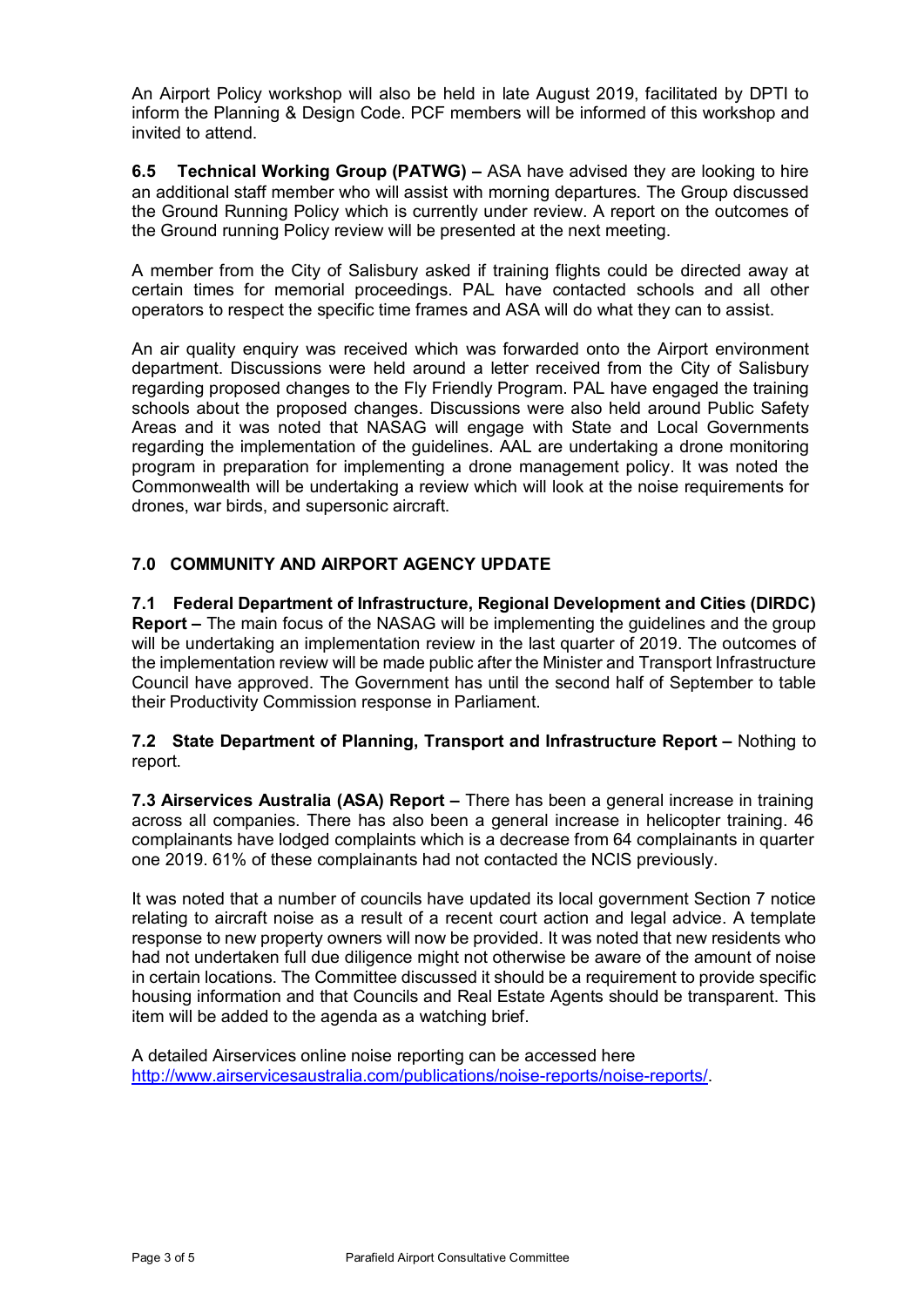The method to lodge a complaint or make an enquiry about aircraft noise or operations with Airservices Noise Complaints and Information Service (NCIS) were noted:

- directly via **[WebTrak](http://www.airservicesaustralia.com/aircraftnoise/webtrak/)** [www.airservicesaustralia.com/aircraftnoise/webtrak/](http://www.airservicesaustralia.com/aircraftnoise/webtrak/)
- using Airservices **[online form](https://complaints.bksv.com/asa)** [www.airservicesaustralia.com/aircraftnoise/about-making-a-complaint/how-to](http://www.airservicesaustralia.com/aircraftnoise/about-making-a-complaint/how-to-make-a-complaint/)[make-a-complaint/](http://www.airservicesaustralia.com/aircraftnoise/about-making-a-complaint/how-to-make-a-complaint/)
- **by calling** 1800 802 584 (freecall). The hotline is staffed Monday to Friday, excluding public holidays, from 9 am-5 pm Sydney time.
- by **fax** (02) 9556 6641 or by **mail** – Noise Complaints and Information Service PO Box 211, Mascot NSW 1460

# **7.4 Aircraft Noise Ombudsman Report –** Nothing to report.

**7.5 Flight Training Adelaide (FTA) Uni SA Aviation Academy Report –** It was noted that it was business as usual. Student numbers haven't increased since the last meeting but FTA are sustaining current numbers. A question was asked if more flights will occur over summer. It was noted that as more students are taken into the school, flying activity levels will increase. However, as summer has longer daylight hours due to daylight savings, there are not many peak periods as the flying can be stretched over the day.

FTA were planning to move part of their school to Port Lincoln to reduce the circuit flying at Parafield and expand. FTA found resistance in this move and now will not be going ahead and will move all operations back in October. Consultation was undertaken with Port Lincoln early in the year and factual questions were asked but no push back until the discussion moved to a broader social media audience.

FTA will now migrate 100 students from South Australia to Queensland Toowoomba Wellcamp Airport in the next 12-16 months. Indigo have already approved 20 students to move to the new site and the course starts in February. FTA student's numbers at Parafield will initially drop by 100 but this will be a scaled drop, depending on the relative timing of the various courses. Approximately 24 employees and 38 aircraft will eventually be moved out of South Australia to Queensland. FTA are exploring other satellite runway options in SA. FTA are sympathetic to the local residents and are trying to be proactive and acknowledged that the loss of local jobs was the trade-off.

**7.6 City of Salisbury –** Lots of work has been undertaken by the PATWG regarding the proposed changes from the council on the Fly Friendly Program. The first step will be understanding the total number of take-offs, circuits and landings. The proposed changes in the letter could have a large impact on current operations. The Commonwealth Lease to PAL mandates that the Airport must stay open 24/7 so the Fly Friendly programme had to be voluntary. Circuit training is seen as the main issue. ASA/PAL/training schools are in discussions and items will be addressed as more information is available, particularly in relation to the shift of FTA business from Parafield to Toowoomba. The Committee will be updated at the next meeting.

In regard to the request to limit overflights of memorial services, it was noted that if a month's notice is given, it will help parties accommodate to avoid certain times such as Remembrance Day. PAL/ASA and FTA will work together to try and achieve this but it is always weather dependent. ASA cannot designate airspace but can help educate pilots on potential noise impacts.

The recent judicial review with the Supreme Court on the development approval by the City of Salisbury in regard to the proposed development immediately north of Parafield Airport – the Kings Point development was noted as having reached a confidential settlement out of court.